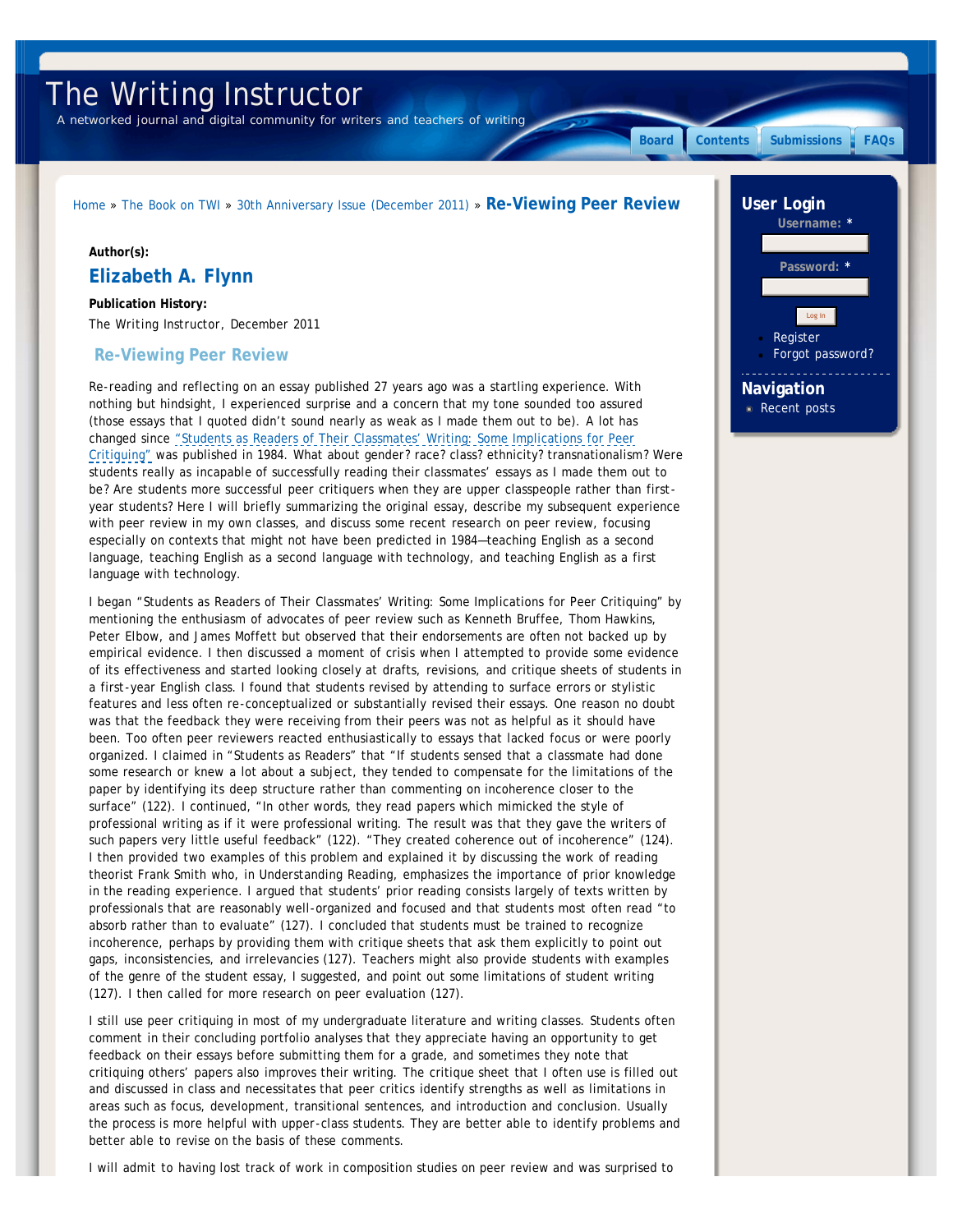discover, when I did a search in preparation for this essay, that research on the topic arising out mainstream composition studies, for the most part, tapered off in the early 1990s and was replaced, within composition studies, by research focusing on peer review using technology. Essays on peer evaluation (or peer review, peer critique, or peer response) in *College Composition and Communication*, for instance, included an article published in the 1960s, two in the 1970s, eight in the 1980s, and four in the early 1990s. Articles published in *College English* included three in the 1950s and three in the 1970s. I also discovered a different strand of research, peer review within the context of teaching English as a second language (ESL). Sometimes this work on ESL also included discussion of peer review using technology. Often this work was published in journals that I was unfamiliar with. The *MLA International Bibliography* identified 185 items from a wide variety of journals when I searched under "peer evaluation" in late May of this year. The oldest was a 1951 article published in *College English* and the most recent was a discussion of two approaches to teaching English as a second language written by two Iranians writing from Iran and published in the journal *Innovation in Language Learning and Teaching* in March of 2011. Most of the recent articles on peer evaluation dealt with teaching English as a second language either in the U.S. or elsewhere or using computer-assisted technology in the process. Some combined the two.

One exception was Jane Van Slembrouck's "Watch and Learn: Peer Evaluation and Tutoring Pedagogy" published in *Praxis: A Writing Center Journal* in 2010. Slembrouck's article arises out of a branch of mainstream composition studies, writing center studies, and is an endorsement of a process approach to tutoring including peer evaluation. This is not surprising given that writing centers have generally supported a process approach for decades. Slembrouck states, "I have seen that genuinely productive assessment can occur between equals and that observing a peer is inevitably a reciprocal process, prompting meditation on one's own values and practices." Her study consisted of having tutors observe the sessions of other tutors, who filled out a questionnaire on the basis of their observations that included items such as the apparent goals of the student and tutor, the demeanor of each, as well as strategies that were effective or ineffective. The observers also had follow-up conversations with their peers. Slembrouck concludes that most of the tutors regarded the experience as instructive and sometimes even enjoyable. One tutor observes: "In the end, observing Victor was probably more useful for my own sessions than having someone observe me and then telling me what they thought." Slembrouck concludes, "As a component of tutor assessment, peer observation is not a departure from the productive network of dialogue that makes up a bustling writing center so much as an attempt to focus in closely, see and appreciate it."

# **Peer Evaluation within ESL Face-to-Face Contexts**

Of the eight essays on peer evaluation published in 2010 and 2011 and reported in the *MLA International Bibliography* in late May, Slembrouck's was the only one to arise out of mainstream composition studies and one of two that was unequivocally supportive of peer evaluation. It was the only one, as well, that did not make use of a social scientific research design and one of only three that was set entirely in a U.S. context. Six of the eight reported research results of using peer evaluation in ESL contexts, computer-mediation contexts, or both. The six ranged from qualified endorsements of peer evaluation to demonstrations of its ineffectiveness.

Dana R. Ferris's *Response to Student Writing: Implications for Second Language Students* (2003) describes a shift within ESL research and pedagogy away from peer evaluation and toward more traditional approaches. She initially discusses some ways in which mainstream composition research focusing on English language users (L1) influenced research on English as a Second Language (L2). Ferris observes that "As L2 writing specialists began to embrace the process approach, the implementation of peer response in ESL writing classes was rapid and widespread, especially in the United States" (69). According to Ferris, enthusiasm began to lessen, however, in the 1990s as research began to suggest that peer feedback was ineffective in helping students revise and improve their writing and perhaps inappropriate given "students' range of cultural norms and expectations about group dynamics, the role of the teacher, and face-saving" (69). Ferris concludes, "Still, there exists to this day considerable ambivalence among L2 writing instructors and scholars about whether peer feedback does more good than harm and whether its benefits justify the time required to utilize it effectively" (70).

Three essays on peer review published in 2010 or 2011 had an ESL emphasis and in some ways reflected the ambivalence that Ferris mentions. I'll discuss three additional articles dealing with ESL students when I consider computer-mediated peer review. Of the three articles on the merits of using face-to-face, i.e., non-computer-mediated, peer review in ESL, only one clearly demonstrates its value. In "Effects of Peer- versus Self-Editing on Students' Revision of Language Errors in Revised Drafts" and published in *System: An International Journal of Educational Technology and Applied Linguistics*, Nuwar Mawlawi Diab, a professor in the Department of Humanities at Lebanese American University in Lebanon, describes a study investigating differences in reduction of language errors in revisions after two different kinds of treatment, peer review and self-review. Results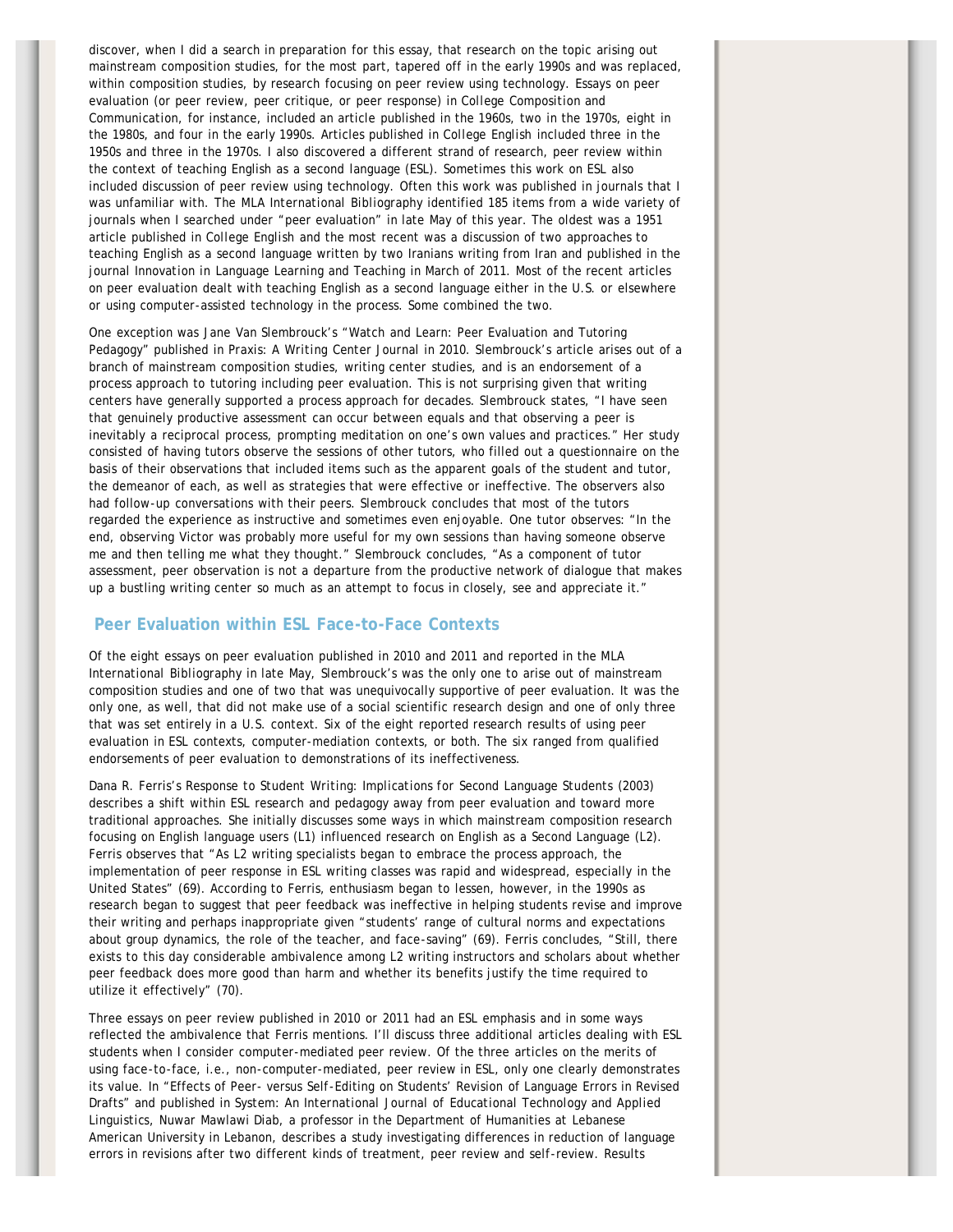indicated that there was a statistically significant difference between the comparison and experimental groups in favor of the experimental group for rule-based language errors but no statistically-significant difference in terms of non rule-based errors. Rule-based errors were subject/verb agreement and pronoun agreement; non-rule-based errors were wrong word choice and awkward sentence structure. Diab's research design included a comparison group and an experimental group in first and second-year ESL classes taught by the researcher. Lebanese was the native language of students in both groups, and English or French was their second language. Instruments of data collection were a questionnaire, a diagnostic essay, an editing form, and a formula to calculate language errors. The questionnaire established that the number of years that the students had studied English was similar in both groups, though the experimental group had had less exposure to writing in terms of studying grammar, learning organization patterns, engaging in peer-editing, reading and imitating examples of famous writers, and reading books about writing. There were also differences in attitudes toward editing, though both groups seemed to believe in their peers' ability to comment on their essays. Both groups also agreed that students are able to edit their colleagues' essays when trained to do so. The diagnostic essay showed some difference in students' language ability in favor of the experimental group. Moreover, Diab concludes that the experimental group's ability to reduce rule-based errors seemed to be the result of peer interaction when editing each others' essays and that peer editing can be used to improve students' language ability by reducing their frequency of errors.

Two other essays focusing on face-to-face peer evaluation in ESL classes that I examined provided even less evidence of its value. They document resistance to using peer editing in ESL classrooms because of deeply-entrenched traditional educational systems. A third reports results of a study that demonstrated that peer review was less effective than providing students models of good writing. Kelvin KaYu Chong in "Investigating the Perception of Student Teachers in Hong Kong Towards Peerediting" attempts to explain why a number of student teachers in Hong Kong are reluctant to use peer-editing. Chong himself is clearly in favor of the approach. He examined both teachers' personalities and external constraints from local social situations that contributed to the resistance and reluctance of teachers implementing peer editing in Hong Kong's educational institutions. Chong concludes that the particular approach to peer editing that teachers take should be adjusted to suit the particular circumstances of their teaching situations and endorses a process-oriented approach because it focuses on the growth of the writer.

Milica Savic in "Peer Assessment—A Path to Student Autonomy" also focuses on the challenges of moving from a traditional educational system, this time in Serbia, to a more progressive processoriented one. Savic says, "Although peer assessment appears to have become 'a world-wide phonomenon' (Falchikov & Goldfinch 2000: 287), employed in different educational settings around the world, judging by the growing body of literature on the subject, there still seem to be very few practitioners of this mode of assessment in the Serbian higher education" (254). Savic attributes the resistance to the widespread belief that only teachers are reliable assessors of student writing (254). She reports that some students do not feel their peers are qualified or objective enough to provide them useful feedback (254). Savic reports on a study she conducted focusing on English language students' ability to provide qualitative and quantative feedback on their peers' argumentative essays and explores their attitudes to peer assessment. She found that only 50% of her participants identified all major problematic areas while others had difficulty doing so. Easiest for the students to identify were argument development, proper sentence and paragraph linking, and sentence structure. Correcting grammatical errors, however, presented difficulties. A number of students corrected already correct sentences or failed to notice errors in incorrect ones (258). Students also had difficulty detecting inappropriate vocabulary. They were better able to provide suggestions on how to make paragraphs more coherent or how to further an argument, though some students had comments on how to improve coherence in paragraphs the instructor considered coherent and well-developed (259). In her discussion of her results, Savic also observes that only 60% of the participants made well-balanced comments that included both positive and negative comments; the rest focused exclusively on weaknesses and failed to emphasize the strengths of the essays (259). Also, the instructors and the students' grades did not show a satisfactory degree of agreement (259). In addition, students did not think they benefitted from their colleagues' feedback. Only 33% answered in the affirmative when asked if they wanted to have their work assessed by peers more often (260). Some students mentioned "mean" comments. Others doubted that their colleagues could improve their writing. Savic recommends open disclosure and discussion of evaluation criteria with students before peer evaluation and perhaps excluding quantitative peer assessment and providing students only qualitative feedback (263). She also recommends that teachers attend to the importance of the social component of peer assessment and that they be asked to make a positive comment at the start of all feedback (263).

The final article of the three that focus on problems associated with peer critiquing suggests that providing students with models of successful writing is more effective than peer feedback in improving student writing. In "Comparing Native Models and Peer Feedback in Promoting Noticing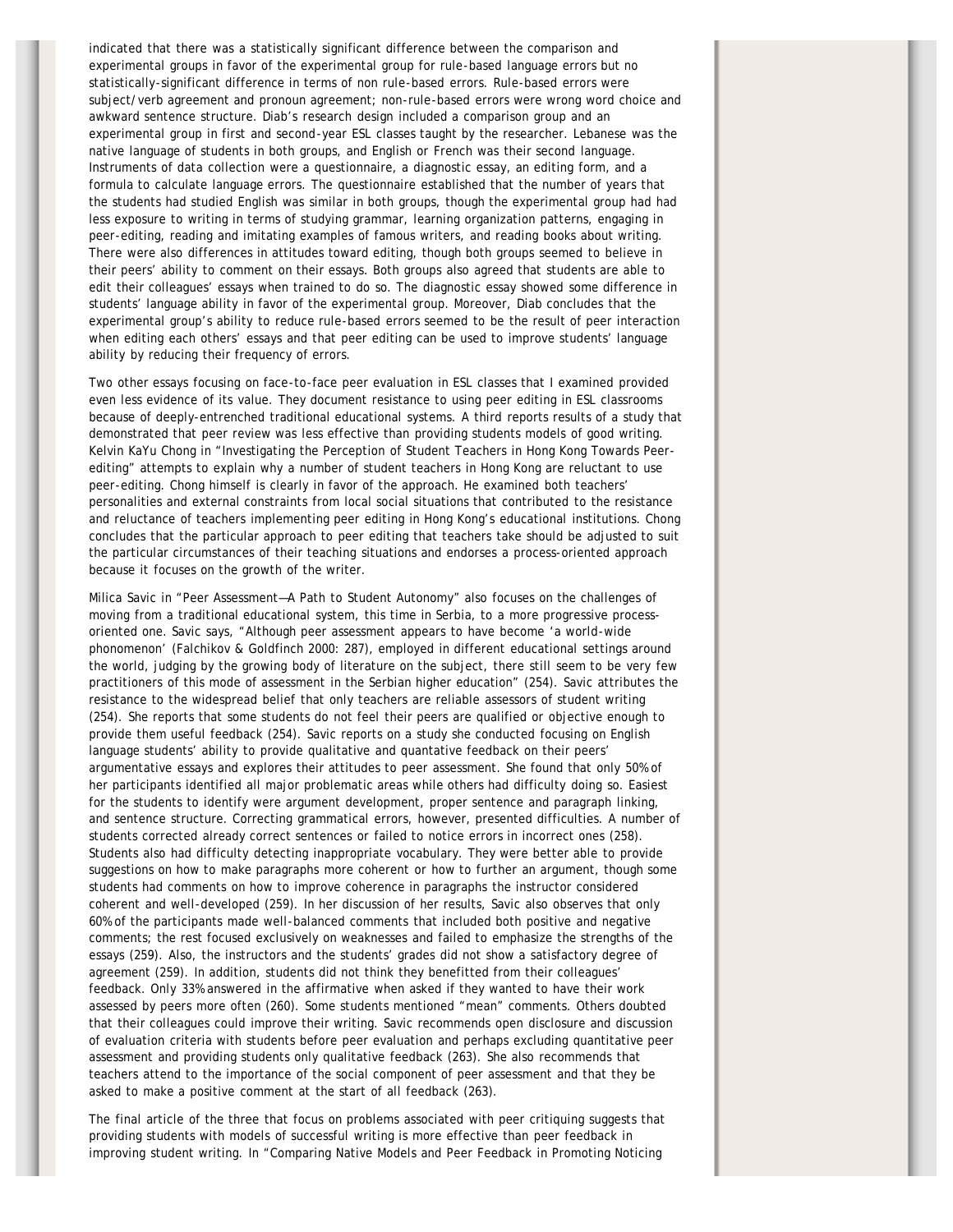through Written Output," Sasan Baleghizadeh and Fatemeh Arab of Shahid Beheshti University in Tehran, Iran, report that "the native model group outperformed the peer feedback group in filling their linguistic holes and gaps. Moreover, the effect of native models on participants' retention and subsequent learning was higher than for the peer feedback group" (63). Baleghizadeh and Arab used a "pretest-posttest quasi-experimental design" (66). Students from two different classes were randomly assigned to two groups with two different treatments, exposure to native models or providing feedback. The authors state, "It is quite clear that peer feedback was not very helpful in promoting awareness among the participants" (72). They conclude that since the participants were at the intermediate level they did not have adequate knowledge to provide useful feedback (75).

## **Peer Evaluation within Computer-Mediated Second Language Contexts**

If the Ferris book cautions against the use of peer evaluation in ESL contexts, and the articles described above do little to demonstrate its effectiveness, it would seem that using peer evaluation in computer-mediated ESL contexts might be more promising. Three articles published in *Self, Peer, and Group Assessment in E-Learning* edited by Tim S. Roberts of Central Queensland University in Bundaberg, Australia (2006) are endorsements of the approach. Roberts' preface indicates that the essays in the collection describe ways in which technology can be usefully employed in online environments so all of the essays in the collection are reports of successful use of e-environments in ESL contexts. Three essays specifically address peer assessment. Pamela L. Anderson-Mejίas in "A Case Study in Peer Evaluation for Second language Teachers in Training" concludes that "Peer evaluation is an essential part of true collaboration and its use is ever increasing within 'real world' context such as the school setting, business, and perhaps industry. Thus, it must be part of the university training experience" (43). Anne Dragemark of Göteborg University, Sweden, presents research findings in the area of self assessment obtained from the European Leonardo Project: Learning English for Technical Purposes (LENTEC) carried out in 2001-2003. She reports that shifting some of the responsibility for assessment from teachers to students was successful (169). Bernarda Kosel of the University of Ljubljana, Slovenia, in "Self and Peer Assessment in a Problem-Based Learning Environment: Learning English by Solving a Technical Problem—a Case Study" concludes that peer assessment in e-learning environments is valuable because it: 1) reduces the teacher's burden of grading papers; 2) changes both the teacher's and the students' perspective of the learning process; 3) created a feeling that students were members of an online community with a shared interest (206).

Two of the three studies of peer evaluation within computer-mediated ESL contexts published in 2010 and 2011 concurred with the conclusions in the essays in the Roberts collection, reporting generally positive results. The third study is less conclusive. Osama Sayed of King Khalid University in Saudi Arabia in "Developing Business Management Students' Persuasive Writing through Blog-based Peer-Feedback" investigated the effects of using blog-based peer feedback on the persuasive writing of EFL business management students at the community college in Bisha, King Khalid University, Saudi Arabia. Sayed used a pre-test/post-test experimental and control group design. Results of the analysis of the differences between means of scores of the study subjects in the pre-postmeasurements revealed a significant improvement in the experimental group students' persuasive writing (54). Sayed found that the blogs reduced social-context clues such as gender, race, and status, and nonverbal cues such as facial expressions and body language. Sayed says, "computermediated communication (CMC) provides a safer and a more relaxed environment for language learners" (55). Students preferred instructor feedback, but the quality of their postings was maintained through the use of online peer feedback. Sayed also found that "students participating in anonymous e-peer review performed better on the writing performance task and provided more critical feedback to their peers than did students participating in the identifiable e-peer review" (57). Arabic and Islamic culture is given as an explanation: it is inappropriate in these cultures to tell people face-to-face about their mistakes because doing so is considered aggressive and impolite (61). One of the implications of the study, according to Sayed, is that "In conservative societies, where strict gender segregation is enforced and where girls and boys are separated in school, blogbased peer feedback could be an effective tool for the mutual benefit of the two genders and for providing a forum, not only for the development of composition writing, but also for social interaction and negotiation of meaning" (62).

A second essay focusing on computer-mediated peer review in ESL also demonstrated that the approach was successful. In "Computer-Mediated Corrective Feedback and language Accuracy in Telecollaborative Exchanges," Margarita Vinagre of the University of Madrid and Beatriz Munoz of the University of Applied Sciences Emden/Leer report on a three-month project exploring the impact of peer feedback on the development of learner accuracy. They organized an e-mail exchange between seventeen post-secondary learners of Spanish and German. In their study, Vinagre and Munoz identify three types of corrective feedback: a) feedback—identifying errors but leaving it to the learner to make the correction; b) correction—providing treatment of information that leads to revision; and c) remediation—providing learners with information that allows them to revise or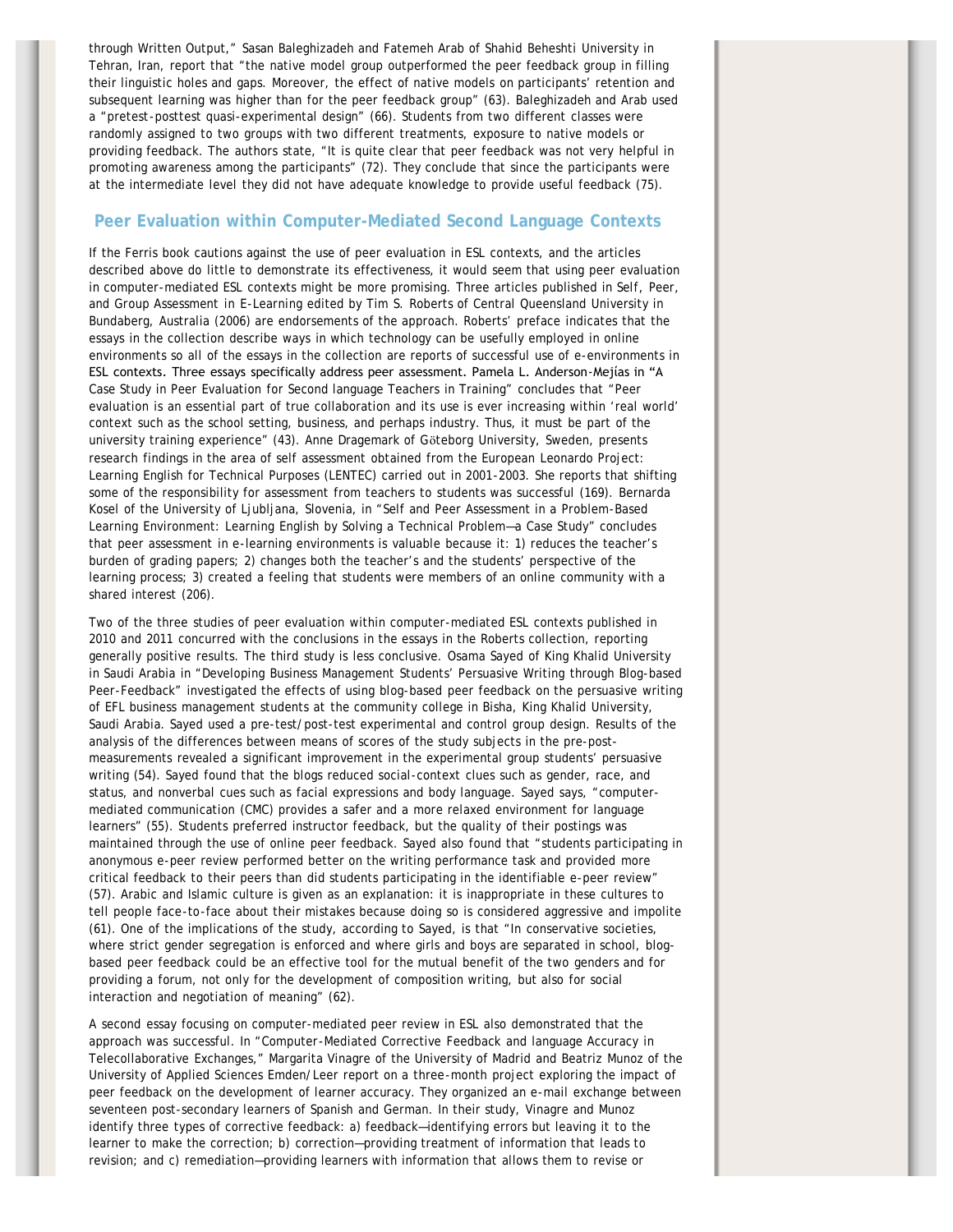reject the wrong rule they are using, thereby inducing them to revise their mental representation of the rule and avoid recurrence of the error (74). They found that learners re-used the suggested corrections (i.e., "recycled" them) 15% of the time after corrections were made and 85% of the time after remediation was recommended. Feedback alone, as they define it, had no effect.

A third study, "Dynamic Motives in ESL Computer-Mediated Peer Response" by Li Jin of DePaul University and Wei Zhu of the University of South Florida published in *Computers and Composition*, is ostensibly a demonstration of the value of peer review using instant messaging in ESL classes. The study raises questions, however, that it does not adequately address. Jin and Zhu found that "ESL students were driven by heterogeneous and multiple motives even when they were participating in the same task, and their engagement in multiple motives was dynamic rather than static." The authors summarize previous research that undergirds their study, most importantly the finding that second-language learners participate more actively in group work that takes place in electronic environments. The authors use activity theory to enable their analyses of their research subjects' motives but observe that the participants' motives were not linear, simple, or straightforward but, rather, a "recursive, complex, and interpretive process." The case study focuses on two ESL students who were partners in the Computer-Mediated Peer Response (CMPR) tasks. A serious problem they uncover in analyzing their data, however, and one that they not adequately address in the discussion of their findings, is that one of the partners did not concentrate on her online interaction. While chatting with her partner, for instance, she opened three more IM chat windows and browsed several music web sites throughout the lab time. She also started to play an online poker game with one of her friends and rejected all of the opinions and suggestions that her partner gave about her essay and expressed her resentment about his comments. In addition, she did not provide any comments or suggestions on her partner's essay. Her partner, in contrast, was motivated to develop his writing skills by collaborating with his partner. The authors might have concluded that the collaboration was only partially successful in that only one of the partners took it seriously. Instead, they state: "the use of IM not only triggered the formation of new motives within and across learning tasks but also afforded flexible motive shift among the activity systems within and across tasks." They do acknowledge that technology can be a distraction for students and that teachers need to make sure that students have adequate technological skills so that they can perform CMPR tasks successfully.

# **Peer Evaluation in Computer-Mediated English as a First Language Contexts**

Like the work on using peer evaluation in computer-mediated ELS classrooms, work focusing on using technology in peer review in non-ESL classrooms is generally appreciative. Michelle Trim's textbook *What Every Student Should Know About Practicing Peer Review* is addressed to students rather than teachers and discusses both traditional peer review and electronic peer review. In the section on traditional peer review, she discusses advantages and disadvantages of peer review of early drafts and peer review of developed drafts. It appears that Trim sees more advantages than disadvantages of using computer-mediated peer review, though she does aim for a balanced discussion. In describing the advantages and disadvantages of peer review of early drafts, for instance, she acknowledges that getting feedback in person gives students an opportunity to ask questions and provide explanations of their comments at the time of review (9). She points out, though, that written marginal comments can be difficult to read and absorb. Other disadvantages are that limiting review to one class period can be rushed, commenting and responding by hand takes time and makes changing/revising comments difficult to do neatly, and handwriting can be difficult to interpret and takes a large amount of space on the page (9). In her discussion of the advantages and disadvantages of peer review using word processing software, she begins with advantages rather than disadvantages and focuses on the greater legibility of text when using a word processing program, the capability of such programs to provide students with multiple copies of comments, and the ability to use the Track changes software of Microsoft Word (24). She does acknowledge, though, that computer files can be corrupted or accidentally deleted, and students have to coordinate their exchange of word-processor files to complete the review. Also, students may feel intimidated by the technological knowledge required to transmit, alter, save, and return an electronic file (25).

A collection published by the Modern Language Association, *Teaching Literature and Language Online* includes Dawn F. Formo and Kimberly Robinson Neary's "Constructing Community: Online Response Groups in Literature and Writing Classrooms," a description of how they used online response groups (ORGs) in their classes. Their essay is an unqualified endorsement of the approach. They say, "In our study of these groups, we concluded that ORG pedagogy engenders engaged writing communities dedicated to useful response" (147). They continue, "The ORG pedagogy we present here through a case study provides students with a productive language for response that minimizes students' frustration with specious comments. Even more, this type of focused digital response helps students recognize the value of revision and develop the skills required to provide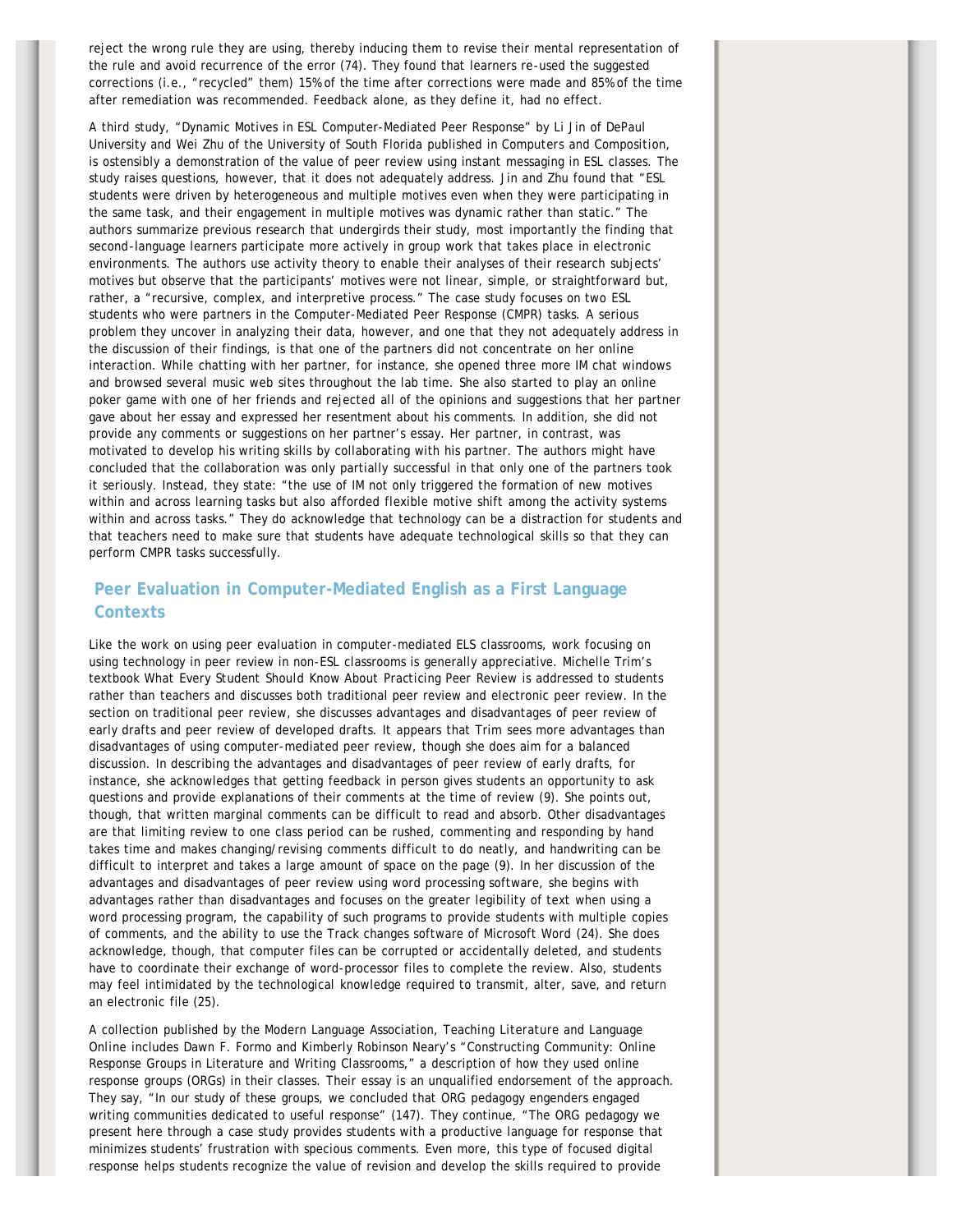and receive useful digital feedback" (148). Formo and Neary conclude with the hope that their readers will experiment with online response groups (157).

Michael Fosmire's "Calibrated Peer Review: A New Tool for Integrating Information Literacy Skills in writing-Intensive Large Classroom Settings" reports the strengths and limitations of software that enables peer review in large classes and reduces the workload of the faculty. A librarian, Fosmire collaborated with two other colleagues in a large lecture course taught in the Purdue University College of Science in 2007, "Great Issues in Science and Society." The calibrated peer review (CPR) program, he says, "automates the entire process of submitting, distributing, and compiling grades for an assignment" (148). Described more fully in an article by Orville Chapman and Michael Fiore and one by Ralph Robinson, CPR consists of the following steps:

- Students are given a writing assignment, often based on a reading slected by the instructor.
- Students compose and submit their essay by a certain deadline to the CPR software server.
- The CPR system then provides students with three instructor-created "calibration" essays to grade according to a provided rubric.
- After "passing" the calibration essays, to ensure they understand the grading criteria sufficiently, students receive three of their peers' essays to grade against the same rubric.
- Students then evaluate their own essays, and those scores are compared to a weighted average of peer evaluations to determine if the students accurately evaluated their own work.
- Instructors may review any essays and change scores when students feel they were unfairly graded or when the instructor notices potentially anomalous grades. (148).

Fosmire, in addition to providing his own assessment of CPR, reviews literature that evaluates it, most of which finds it to be a useful tool (150). He does observe, however, that Reynolds and Moskovitz concluded that "many assignments do not probe higher level skills but rather are too concrete and fact based" (150) and that "students have a tendency to overestimate their achievement" (157). He also acknowledges in the study he is reporting on that students who had used CPR tended to have a negative attitude toward it because they preferred their instructors to grade their papers rather than their classmates (155-6) and that they spent too much effort reviewing with CPR (156). He also observes that "the CPR system was a good vehicle for learning content but less effective at improving writing skills" (158). He nevertheless reports that students' peer reviews were generally more accurate than their self-evaluations (156), students seemed to engage more with the subject matter of these CPR assignments (156), and "the CPR system was a good vehicle for learning content but less effective at improving writing skills (mainly because students did not believe their peers were providing good feedback)" (158). Fosmire concludes that CPR "shows substantial promise in support of integrating information literacy competencies in a writing intensive, large-classroom environment" (158).

# **Conclusion**

Changing the context within which peer evaluation takes place changes how it is conducted, who takes part in it, and why it is used. Peer evaluation in ESL contexts often involves identification of errors, for instance, whereas this is not usually a primary concern in process-oriented composition studies. Peer evaluation designed to have peers contribute to classmates' grades is very different from having them provide feedback on an early draft so that classmates can improve their paper. Having students use instant messaging or software that enables reviewing is very different from having them fill out critique sheets in class and explain their suggestions face to face. Having students whose native language is German provide feedback on writing in German by students in Spain and vice versa is very different from having students whose native language is English respond to writing in English. The task becomes more complex. The stakes become higher.

I wrote "Students as Readers of Their Classmates' Writing" at a time when process-oriented composition studies was replacing traditional error-oriented pedagogies. It was necessary for researchers to demonstrate its effectiveness, and the work that I cite in the piece promotes it. My piece is not promotional, however, but critical. I point out that without training, students may not be able to provide useful feedback. The same shift has occurred within ESL research on peer review —it was initially favorable but over time has become critical. I think we are still in the promotional phase of work on computer-assisted peer review, but the seeds of a critical perspective are contained within some of the work I discuss. Students can misuse instant messaging, and students prefer being graded by faculty rather than classmates. I look forward to seeing the critical phase of peer review in computer-mediated settings emerge.

#### **Works Cited**

Anderson-Mejίas, Pamela L. "A Case Study in Peer Evaluation for Second language Teachers in Training." Ed. Roberts, Tim S. *Self, Peer, and Group Assessment in E-Learning*. Hershey: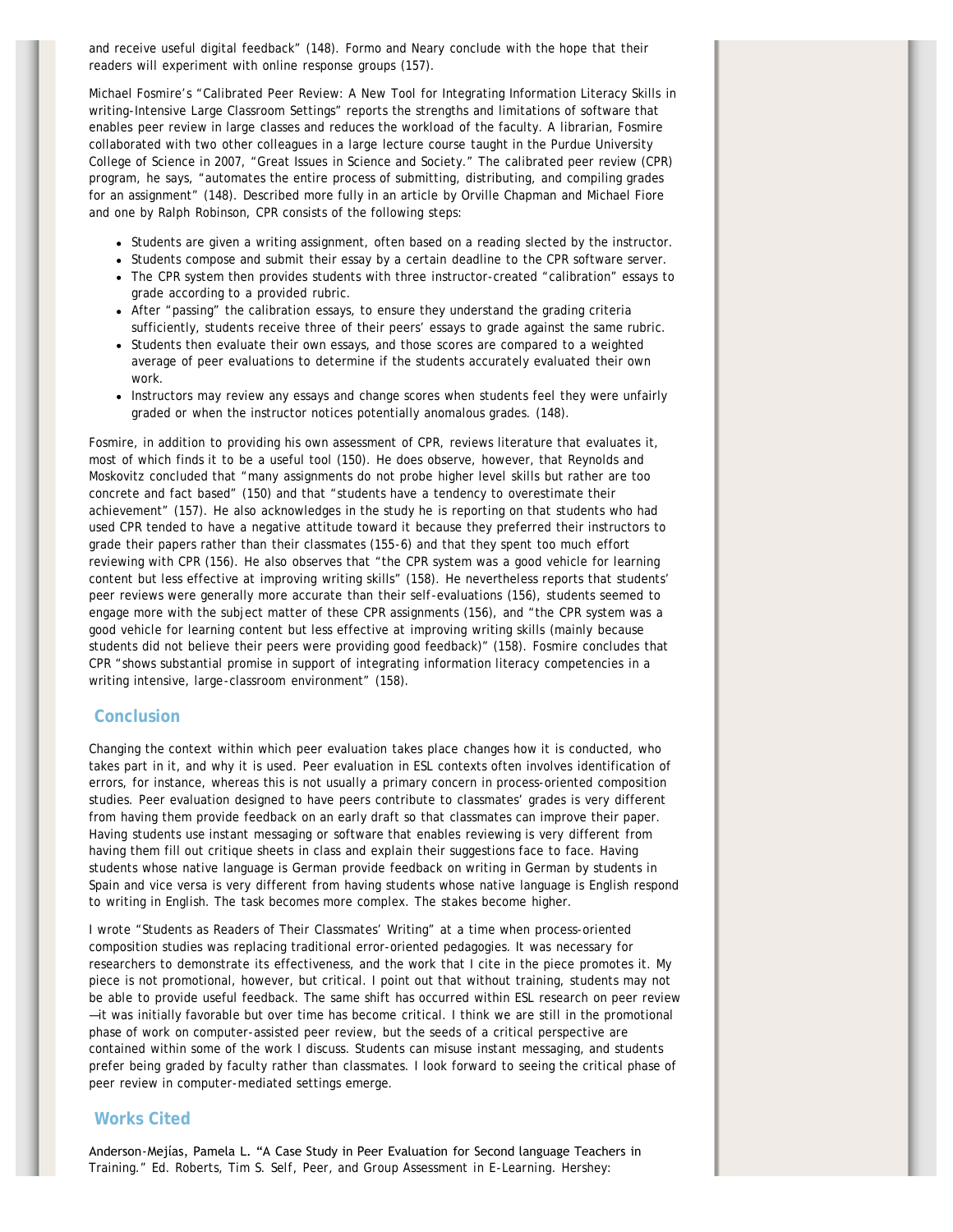Information Science Publishing, 2006. 17-63.

Baleghizadeh, Sasan and Fatemeh Arab. "Comparing Native Models and Peer Feedback in Promoting Noticing through Written Output." *Innovation in Language Learning and Teaching* 5.1 (2011): 63-79.

Bruffee, Kenneth. "Collaborative Learning: Some Practical Models. *College English* 34 (February 1979): 634-43.

Chapman, Orville L. and Michael A. Fiore. "Calibrated Peer Review." *Journal of Interactive Instruction Development* 12.3 (200): 11-5.

Chong, YaYu. "Investigating the Perception of Student Teachers in Hong Kong Towards Peer-editing." *English Language Teaching* 3.1 (March 2010): 53-9.

Dragemark, Anne. "Learning English for Technical Purposes: The LENTEC Project." Ed. Roberts, *Assessment in E-Learning*. 169-90.

Elbow, Peter. *Writing Without Teachers*. New York: Oxford UP, 1981.

Falchikov, N.& J. Goldfinch. "Student Peer Assessment in Higher Education: A Meta-Analysis Comparing Peer and Teacher Marks." *Review of Educational Research* 70.3 (2000): 287-322.

Ferris, Dana R. *Response to Student Writing: Implications for Second Language Students*. Mahwah: Erlebaum, 2003.

Flynn, Elizabeth A. "Students as Readers of Their Classmates' Writing: Some Implications for Peer Critiquing." *The Writing Instructor* (Spring, 1984): 126-28.

Formo, Dawn M. and Kimberley Robinson Neary. "Constructing Community: Online Response Groups in Literature and Writing Classrooms." *Teaching Literature and Language Online*. Ed. Ian Lancashire. New York: Modern Language Association, 2009. 147-64.

Fosmire, Michael. "Calibrated Peer Review: A New Tool for Integrating Information Literacy Skills in Writing-Intensive Large Classroom Settings." *Libraries and the Academy*. 10.2 (April 2010): 147-63.

Hawkins, Thom. *Group Inquiry Techniques for Teaching Writing*. Urbana: ERIC/NCTE, 1976.

Jin, Li and Wei Zhu, "Dynamic Motives in ESL Computer-Mediated Peer Response." *Computers and Composition* 27 (December 2010): 284-303.

Kosel, Bernarda. "Self and Peer Assessment in a Problem-Based Learning Environment: Learning English by Solving a Technical Problem—A Case Study." Ed. Roberts, *Assessment in E-Learning*. 191- 209.

Moffett, James. *Teaching the University of Discourse*. Boston: Houghton Mifflin, 1968.

Robinson, Ralph. "An Application to Increase Student Reading and Writing Skills." *The American Biology Teacher* 63.7 (2001): 474-80.

Savic, Milica. "Peer Assessment—A Path to Student Autonomy." *New Approaches to Assessing Language and (Inter-)Cultural Competences in Higher Education*. Frankfurt: Peter Lang, 2010. 253- 66.

Sayed, Osama H. "Developing Business Management Students' Persuasive Writing Through Blog-based Peer-Feedback." *English Language Teaching*. 3.3 (September 2010): 54-66.

Slembrouch, Jane Van. "Watch and Learn: Peer Evaluation and tutoring Pedagogy." *Praxis: A Writing Center Journal*. Vol. 8.1 (Fall 2010). [http://projects.uwc.utexas.edu/praxis/?q=node/340.](http://projects.uwc.utexas.edu/praxis/?q=node/340)

Smith, Frank. *Understanding Reading*. New York: Holt, Rinehart, & Winston, 1978.

Trim, Michelle. *What Every Student Should Know About Practicing Peer Review*. New York: Pearson/Longman, 2007.

Vinagre, Margarita, and Beatriz Munoz. "Computer-Mediated Corrective Feedback and Language Accuracy in Telecollaborative Exchanges." *Language Learning & Technology* 15.1 (February 2011): 72-103.

#### **Provenance:**

**Citation Format**: Last, First. "Title." *The Writing Instructor.* Year. <http://www.writinginstructor.com/rest>of URL (Date Accessed).

**Review Process:** Firstname Lastname's essay was accepted for publication following blind, peer review.